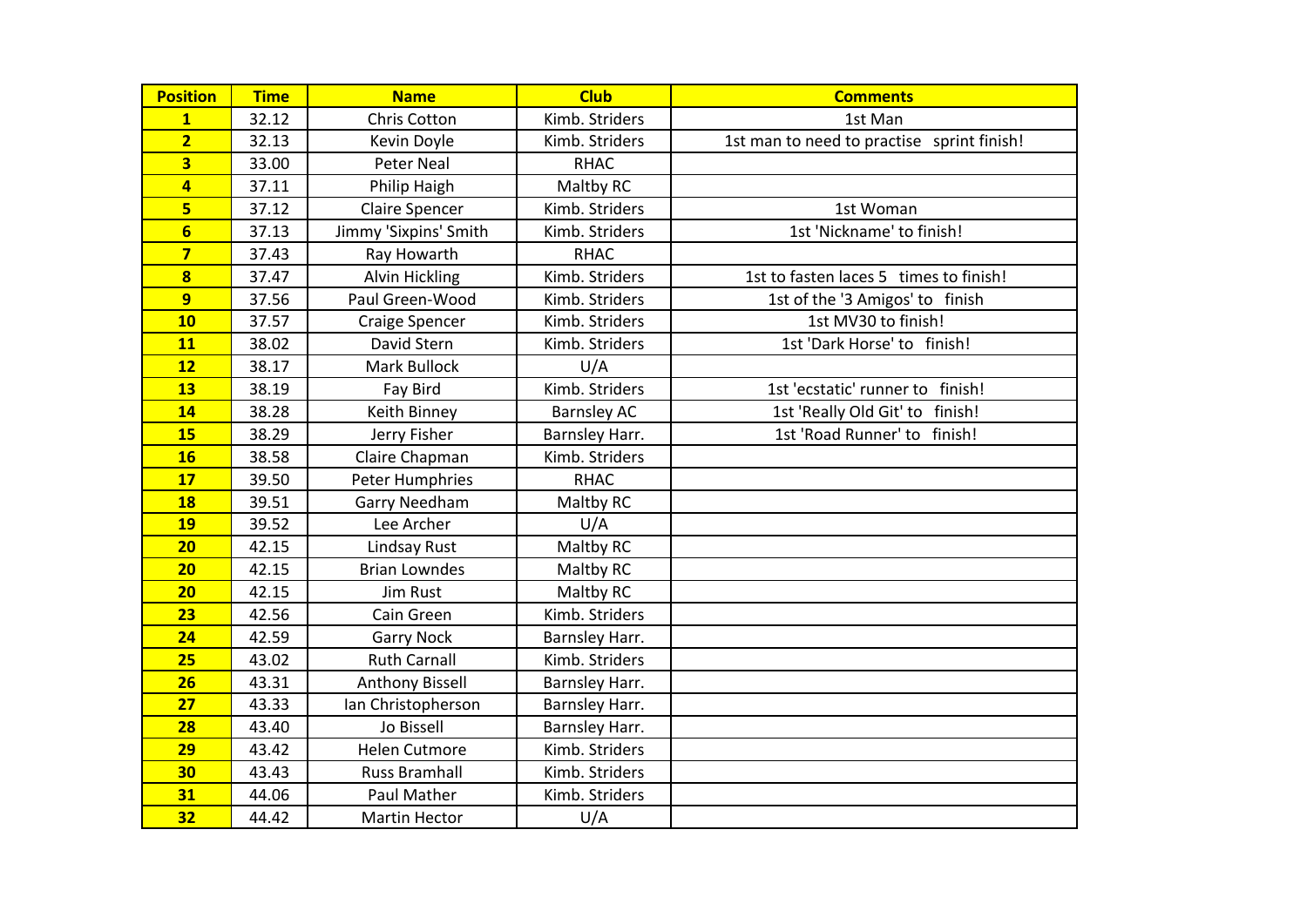| 33                      | 44.54       | Ian Hetherington          | <b>RHAC</b>        |                                |
|-------------------------|-------------|---------------------------|--------------------|--------------------------------|
| 34                      | 44.54       | Carla Foster-Wragg        | Kimb. Striders     |                                |
| 35                      | 45.31       | Alan Haythorne            | U/A                |                                |
| 36                      | 47.51       | <b>Gary Round</b>         | U/A                |                                |
| 37                      | 47.52       | <b>Simon Hopkins</b>      | Kimb. Striders     |                                |
| 38                      | 48.04       | Debbie Hogarth            | Kimb. Striders     | 'Went Walkabouts'!!            |
| 38                      | 48.04       | Nina Hague                | <b>RHAC</b>        | 'Went Walkabouts'!!            |
| 40                      | 49.03       | <b>Gavin Hamilton</b>     | Maltby RC          |                                |
| 41                      | 49.03       | Philip Millward           | U/A                |                                |
| 42                      | 51.10       | <b>Malc Procter</b>       | Kimb. Striders     |                                |
| 43                      | 51.10       | Roger Cook                | Kimb. Striders     |                                |
| 44                      | 51.23       | <b>Martin Simpson</b>     | Kimb. Striders     |                                |
| 45                      | 51.33       | <b>Martin Clohessy</b>    | Kimb. Striders     |                                |
| 46                      | 51.38       | Richard 'Scratcher' Green | Kimb. Striders     |                                |
| 47                      | 52.09       | <b>Stuart Mellard</b>     | Kimb. Striders     |                                |
| 47                      | 52.09       | Sandra Mellard            | Kimb. Striders     |                                |
| 49                      | 52.52       | <b>Sue Andrews</b>        | Kimb. Striders     |                                |
| 49                      | 52.52       | <b>Theresa Elliott</b>    | Kimb. Striders     |                                |
| 51                      | 52.57       | <b>Val Rivers</b>         | Kimb. Striders     |                                |
| 51                      | 52.57       | Jayne Sanderson           | Kimb. Striders     |                                |
| 53                      | 63.18       | Rachel Gray               | Barnsley Harr.     |                                |
| 54                      | 63.19       | Victoria Nock             | Barnsley Harr.     |                                |
| 55                      | 63.20       | Sally Gray                | Barnsley Harr.     |                                |
| 56                      | 63.29       | Susan Taylor              | Barnsley Harr.     |                                |
| 57                      | 66.16       | Mary Chapman              | Kimb. Striders     | 1st 'Birthday Girl' to finish! |
| 58                      | 66.18       | Pam McCleod               | <b>Valley Hill</b> |                                |
| 59                      | 66.21       | Ken Chapman               | Kimb. Striders     |                                |
| 60                      | 66.22       | <b>Rod Rivers</b>         | Kimb. Striders     |                                |
|                         |             |                           |                    |                                |
| <b>Walkers</b>          |             |                           |                    |                                |
| <b>Position</b>         | <b>Time</b> | <b>Name</b>               | <b>Club</b>        | <b>Comments</b>                |
| $\overline{\mathbf{1}}$ | 35.47       | Harvey Antcliffe          | Kimb. Striders     |                                |